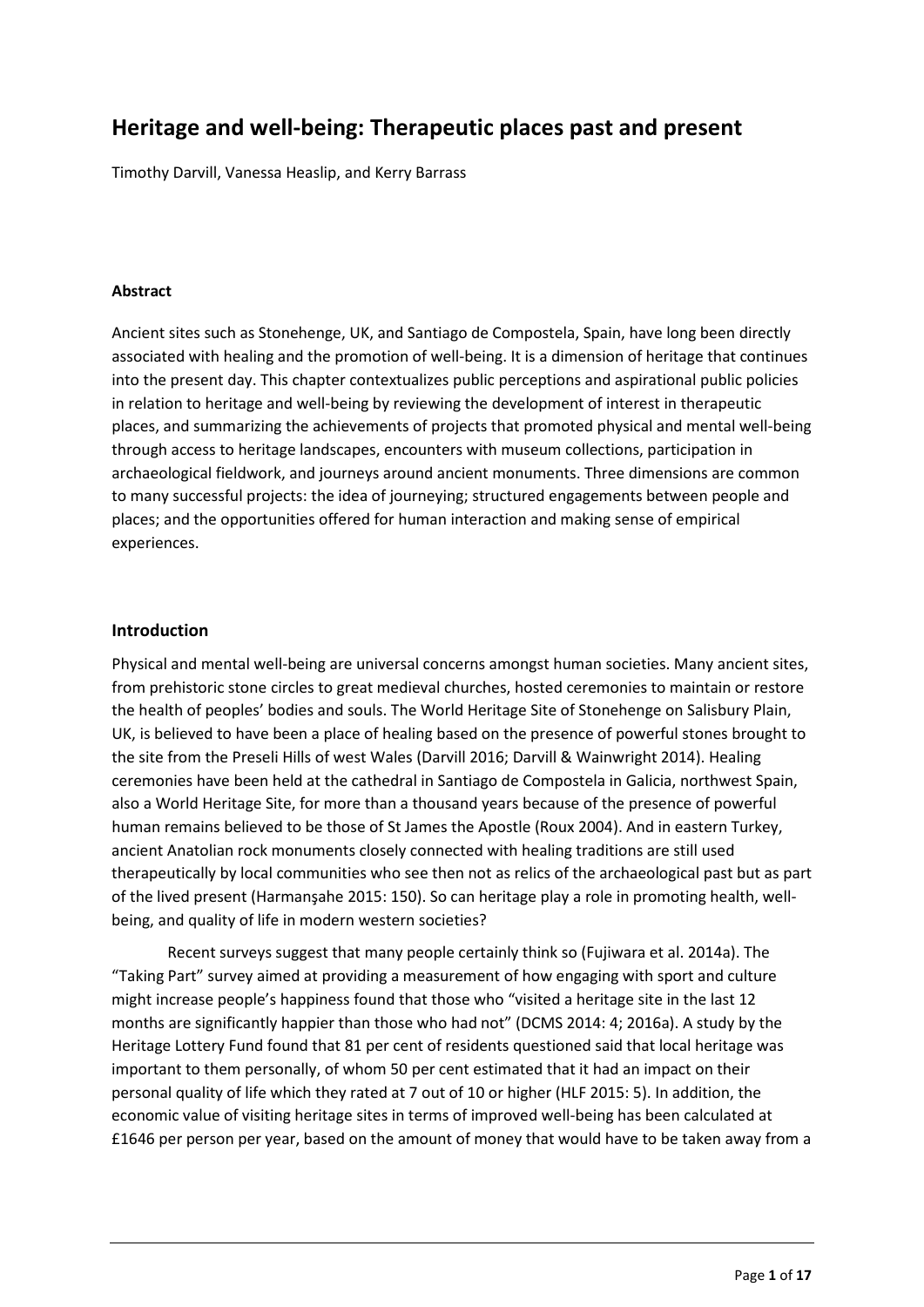person to restore them to their level of well-being had they not visited a heritage site (Fujiwara et al. 2014b: 26).

Against such a background it is not surprising that the contribution of heritage to well-being is deeply enshrined in legislation and public policy at many levels. The Council of Europe's 2005 *Framework Convention on the Value of Cultural Heritage for Society* (also known as the Faro Convention) emphasised that: " the conservation of cultural heritage and its sustainable use have human development and quality of life as their goal" (CoE 2005: Art. 1). In Britain at the same time Tessa Jowell, then Culture Secretary, issued a personal essay entitled *Better Places to Live* which discussed the role of the historic environment in building and maintaining identity, noting that historic places form part of peoples' lives and that "we should do more to make this connection between people and places" (Jowell 2005: 13–14). A decade later the Government's *Culture White Paper 2016* contained an undertaking to "develop and promote the contribution of the cultural sectors to improving health and well-being" (DCMS 2016b: 9), acknowledging that "we are beginning to understand better the profound relationship between culture, health and well-being" (DCMS 2016b: 13). Throughout the paper there was strong emphasis on the role that culture plays in the well-being both of society as a whole and of individuals, including contributions to improving mental health (DCMS 2016b: 15).

In this chapter we contextualize these public perceptions and aspirational public policies by reviewing the development of interest in therapeutic places, and summarizing the achievements of heritage-based projects that promote physical and mental well-being through engagements with landscapes, encounters with museum collections, and participation in archaeological fieldwork. We conclude with a brief account of the Human Henge project based in the Stonehenge landscape. This programme aims to provide qualitative and semi-quantitative assessments of the impact of using cultural heritage to enhance mental well-being, and allows consideration of some of the implications for developing further initiatives in this field.

# **From pilgrimage roads to designed gardens**

Stonehenge and Santiago de Compostela were, like many sacred sites closely associated with healing across the ancient world, places of pilgrimage, and it in this simple activity that we find the roots of the connection between heritage and well-being. Pilgrimage itself concerns spiritual renewal, emotional enrichment, renunciation of the past, guidance about the future, performing rites of passage, or searching for physical and spiritual healing (Armstrong 2012: 21). But as Slavin points out, the pilgrim's journey is not merely a means to an end; it is a process of personal development, an opportunity to be reflective, and a healing experience (2003: 17). Monuments and structures along the route, as well as those at the journey's end, are significant and form enduring locations in changing landscapes (2003: 6). Powell discusses the performative aspects of medieval pilgrimage, specifically that related to St Ӕbbe, in which pilgrims had to follow a prescribed series of movements through difficult terrain to reach the healing location (Powell 2014: 84). This itinerary defining how places are encountered gives a commonality of experience and also allows the pilgrims a sensation of preparing themselves to be healed, heightening their anticipation that, when they correctly complete the set requirements, they will increase the likelihood of a cure or miracle. Doughty (2013) also explores the pilgrimage to Santiago de Compostela as a way of experiencing a landscape in a bodily sense, as well as being an opportunity to socialize with others and accumulate the physical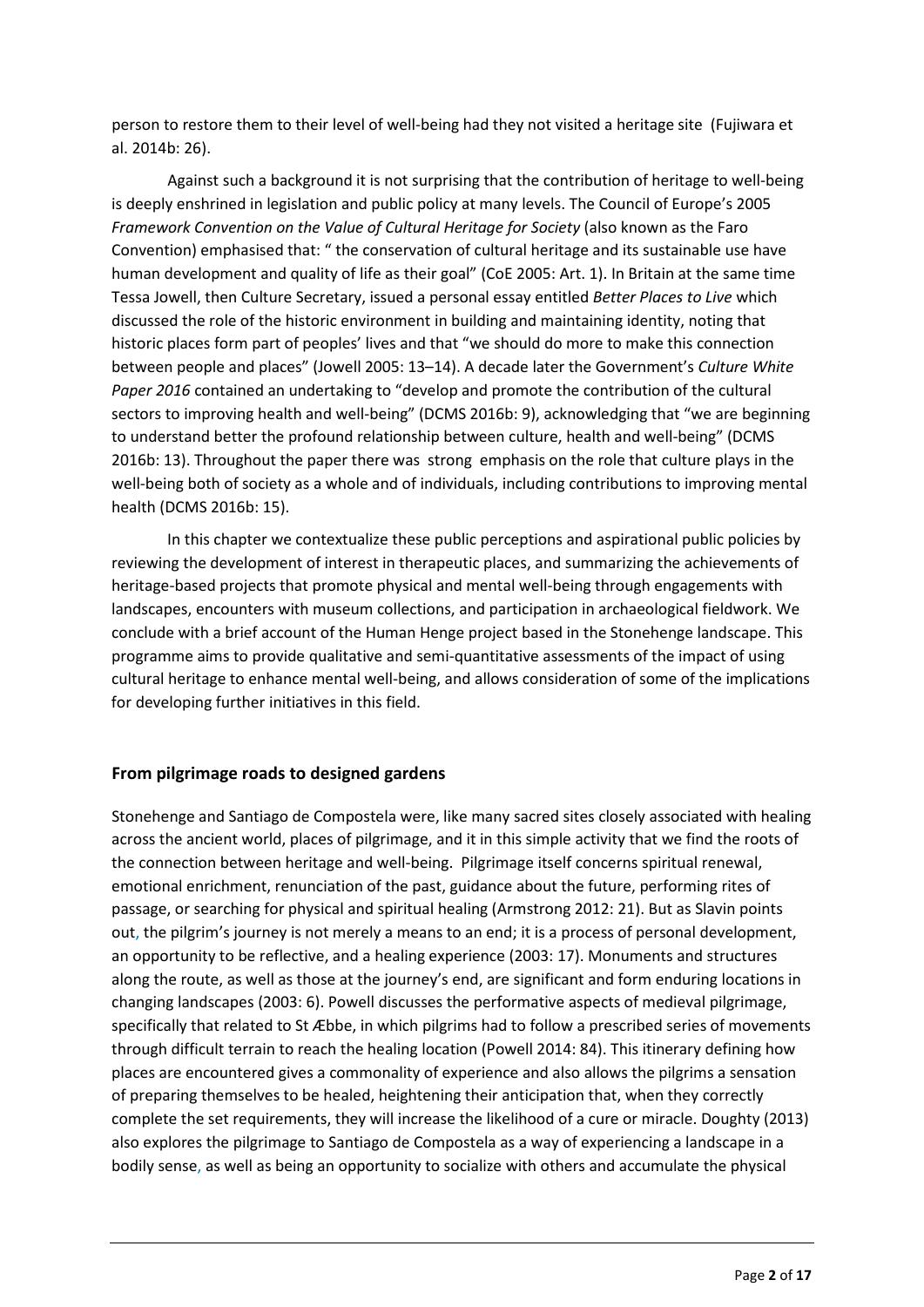benefits of the activity itself. Tim Ingold comments further on the social potential of moving around the landscape with others; interacting and constantly adjusting to their presence (Ingold 2000: 196). Pilgrimage as a tool for self-healing is suggested by Rountree (2006), while Edensor (2000) explores walking as a way of distancing oneself from the everyday (2000: 84 and 103) and as a restorative activity (2000: 86).

Pilgrimage involves an active engagement with landscape – conventionally defined as the natural or imagined scenery – and it was perhaps this link that triggered an interest in landscape as a therapeutic entity in Britain during the early nineteenth century. In the context of institutionalising those diagnosed with mental health conditions (Rutherford 2004: 28), asylum landscapes were designed to act as aids to recovery that facilitated the return of patients to a functional role in society. Indeed, the creation of such landscapes became a recognised specialization within landscape gardening (Rutherford 2005: 62). Examples include the grounds of Brislington House in Bristol, opened as a private asylum in 1806 (Hickman 2005: 47), where landscape feature designed by Edward Long Fox included pathways, walks, leisure facilities, and a grotto were created in the hope of improving the emotional state of patients (Hickman 2005: 59).

As new clinically-based approaches to mental healthcare gained popularity in the mid twentieth century so the earlier focus on environment and landscape as therapeutic tools declined (Collins et al. 2016). But the tide has turned again, and over the last 30 years there has been renewed interest in the role of therapeutic landscapes built upon new research (Collins et al. 2016: 675).

A trigger for a re-evaluation of the environment as an element of recovery in a clinical setting came in 1984 with a paper by Robert Ulrich in *Science*. Here he outlined a study in which hospital patients with a view over a natural landscape recovered from surgery significantly faster, and with lower intake of painkillers, than those with a view of a plain brick wall (Ulrich 1984). In 1991, Ulrich and colleagues published a second study that examined the effect on stress recovery of watching videotapes; those watching films of natural environments recovered faster than those whose viewing was confined to urban environments (Ulrich et al. 1991). Significantly, these differences between rural and urban landscapes also appear in a later study by Hartig and colleagues who used clinical measurements to show that exposure to rural environments had a calming and restorative effect, whereas the urban environment exacerbated negative factors such as feelings of anger and aggression (Hartig et al. 2003: 121–2; Hartig & Cooper Marcus 2006).

The work that Ulrich and others started was extrapolated to underpin the concept of a "therapeutic landscape" by Wil Gesler in 1992. He described how landscapes might be experienced as "therapeutic" and how they become more than a passive physical entity in order to exert a restorative or healing influence (Gesler 1992). Gesler proposed a fusion approach, involving not only the medical community but also a range of other social sciences (Gesler 1992: 744). Expanding on this, Gesler then proposed that a medical geographic response was an appropriate way of addressing the perceived crisis in modern healthcare which he characterized as being based on a largely biomedical approach to well-being (Gesler 1993). Using the ancient healing centre of the Asclepian Sanctuary near Epidauros, Greece, as an example, Gesler explored how its natural landscape setting, buildings, history, mythology, reputation, and appeal to experts, rendered it an accepted "therapeutic landscape" (1993: 178–184). He suggested that these factors could be applied more successfully to healing locations in the modern world, improving their effect on well-being by widening their remit to include physical, mental, and spiritual dimensions (1993: 186).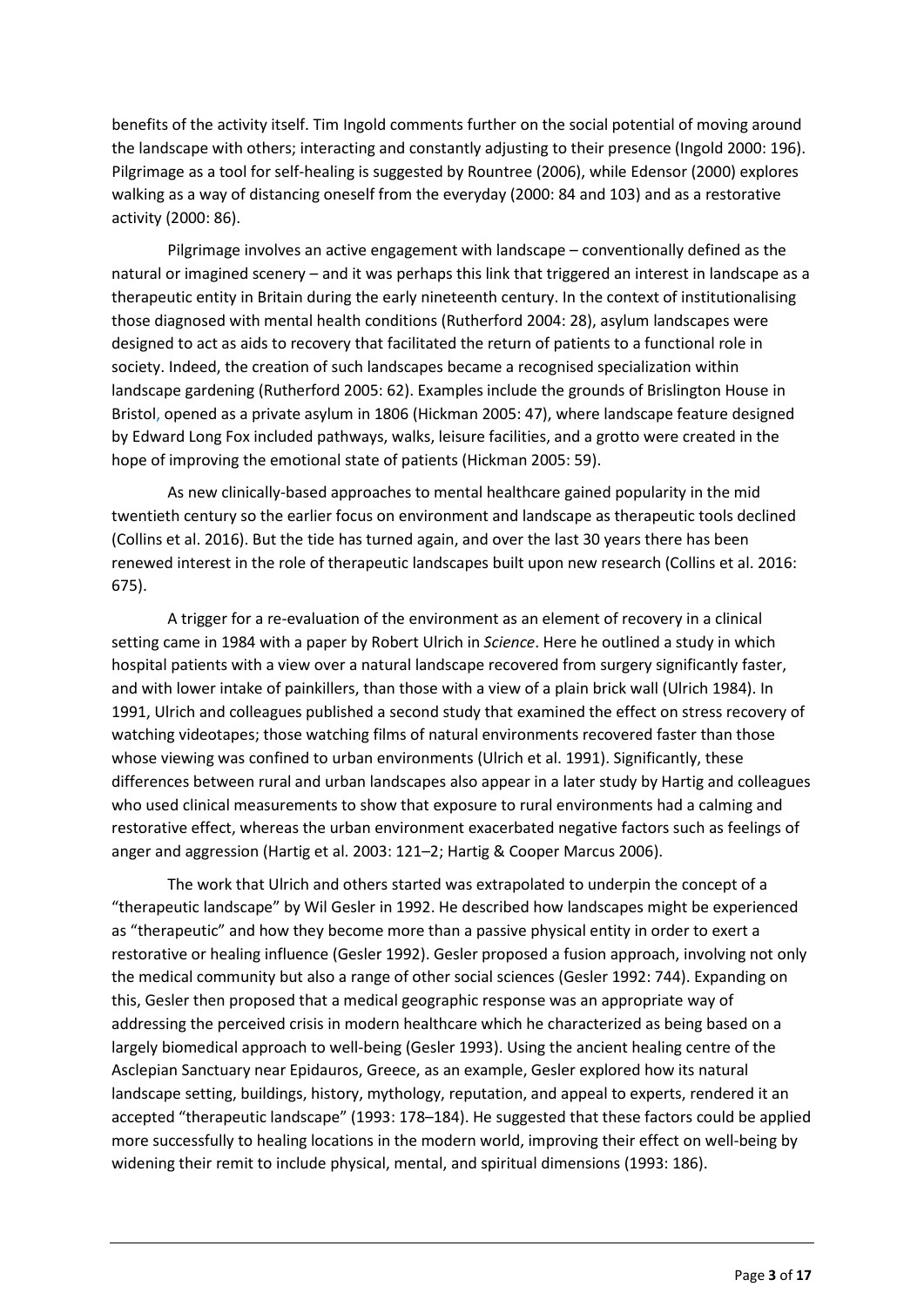# **Therapeutic landscapes in theory**

Shifting from a biomedical approach to a socioecological one as Gesler (2006) suggested, means stepping beyond conventional understandings of the landscape as a physical entity to allow it agency and power. As Tim Ingold discussed, landscape in a cultural sense is "the world as it is known to those who dwell therein, who inhabit its places and journey along the paths connecting them" (Ingold 2000: 193). This approach expanded a landscape's therapeutic potential beyond that which is physically experienced, known, or understood, to encompass what might in addition be felt or sensed through emotional and intellectual responses (Darvill 2015). This was an idea echoed by Edmunds Bunkše's description of how a landscape is "a way of being in the world" (2007) and that reconciling an internal landscape with the external environment can be significant for shaping an individual's place in the world (Bunkše 2007: 219). In a similar way Emma Rose (2012) suggests that a participant's mind is an active component of a therapeutic landscape, as the perceived landscape is transformed by the participant just as it transforms them (2012: 1382–83). However, Rose also cautions that we need to distinguish between real and imagined landscapes, with negatives contained within the imagined landscape where they can be controlled and modified, and familiar real landscapes playing a role in psychoanalysis (2012: 1385–6).

Two other important dimensions of the ongoing relationship between landscapes and wellbeing emerged for discussion in the early twenty-first century. First was the matter of what was being achieved. Terry Hartig and Clare Cooper Marcus (2006: S36) sounded a timely alarm that "healing" is an unfortunate term when used in a medical sense, as it implies "cure" or complete recovery from a condition. They noted that more appropriate terms might be "therapeutic" or "restorative". No engagement with an environment or landscape can promise a cure, but participants can be given the opportunity to experience some level of improvement in their conditions. This perspective sits well with work by Les Todres and Kate Galvin exploring the nature of well-being in existential terms, emphasising its individuality and the potential for wide-ranging differences of experience (Todres & Galvin 2010).

Second, was a recognition that the issue was multi-disciplinary. Whilst Ulrich's original ideas regarding the nature of indoor medical or medicalized settings remain under discussion (e.g. Gesler & Curtis 2007), the concept had been expanded to include anthropological considerations, population-specific landscapes, and some locations which might be considered both therapeutic and harmful. Kaplan had earlier been concerned that a greater connection between disciplines and a synthesis of approach was still needed when considering the therapeutic landscape, also arguing that both physical and non-physical engagement with a landscape could have a therapeutic effect (Kaplan 1995: 179–80). These concerns were echoed by Andrews (2004). Williams' edited volume *Therapeutic Landscapes* (2007) presented papers which expand the concept to include interior and cognitive, as well as exterior environments and a range of interpretations of what might be considered "therapeutic".

Why therapeutic landscapes have the effects that are claimed, and what exactly they represent, remains far from clear (Cleary et al. 2017: 122). Different population groups are probably affected in different ways (Ward Thompson 2011: 194), and the perception of and interaction with such landscapes differs between individuals; there is no "one-size-fits-all" intervention (Ward Thompson 2011: 126). Reviewing a range of sources on landscape and well-being, Abraham and colleagues concluded that the highlighted benefits derived from opportunities for physical activity,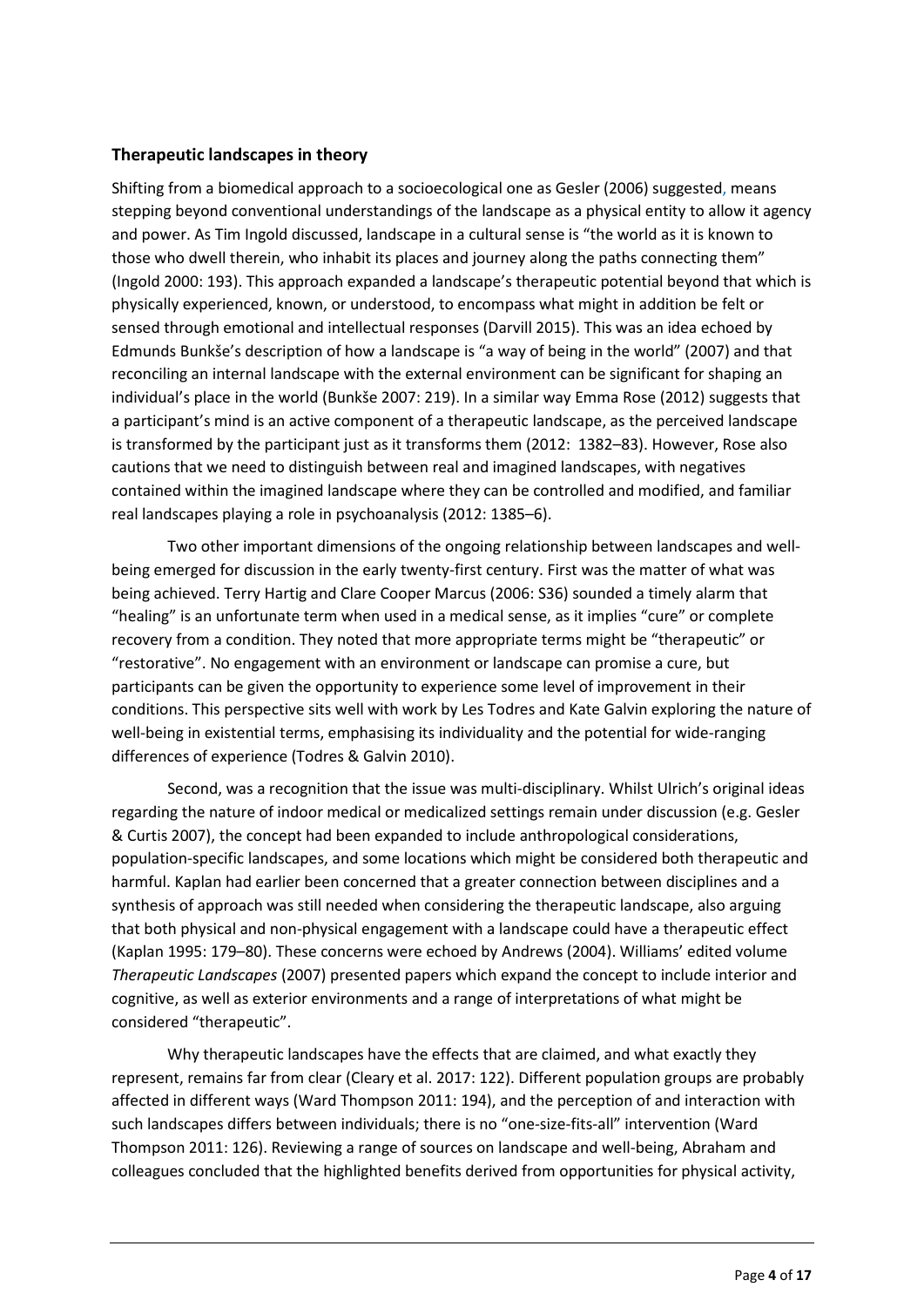relaxation, and social support, that led to improved concentration and emotional stability (Abraham et al. 2010: 66), all traits that can be seen in recent case studies.

# **Therapeutic landscapes in action**

Through the first two decades of the twenty-first century many residential institutions have embraced the idea of landscaped gardens as a therapeutic element, although Moon and colleagues have argued that in many cases these were as much a marketing ploy as a therapeutic strategy (Moon et al. 2006: 145). At the same time, the move towards non-institutionalised care (Gleeson & Kearns 2001: 61) has increased opportunities for project-based initiatives that build on the theme of therapeutic landscapes, as the following case-studies show.

Livability Holton Lee in Dorset is described on its website as "a well-being discovery centre" (Livability Holton Lee 2016) which offers engagement with nature and outdoor activities in a natural landscape, as a way of coping with mental health issues and other disabilities. Conradson's (2005: 342–5) discussion of the impact of the centre is based on direct feedback from users, but does not attempt to use formal assessment methods. Three key benefits of the centre's approach are emphasised: distancing from the attendees' usual environment; interaction with the natural environment; and the creation of new social contacts (Conradson 2005: 346).

Engaging with walkers on the coastal footpath around the southwest of England, resulted in a study by Bell and colleagues (2015a) which emphasised that the coastal landscape has value as a therapeutic environment, with well-being in this study measured using a methodology based on GPS and geo-narratives (Bell et al. 2015b). It is a project that may link across into the recreational and respite opportunities offered by seaside resorts (Darvill 2009: 371), suggesting that this is a particular kind of therapeutic landscape in its own right.

"Thrive" is the name of a small-scale social and therapeutic horticulture project in Reading. Its promotional material lists a series of benefits linked to the type of outdoor exercise and activity encouraged by gardening, including improved mental health through a sense of purpose and achievement, the opportunity to connect with others thereby reducing feelings of isolation or exclusion, and "Just feeling better for being outside, in touch with nature and in the 'great outdoors'" (Thrive 2016). At a slightly different scale, the NHS Forest initiative is currently planting areas of woodland on NHS-owned land to provide a potential therapeutic resource (NHS 2016). No evaluation of the impact of these projects appears to be taking place, although this field of research is still developing. They show how gardens of various kinds remain important in the range of therapeutic landscapes utilized, although Parr cautions that the nature of outdoor engagement is not inherently inclusive. Some of the target participants may lack the physical ability to engage in planned activities, which may also be limited – or reduced in therapeutic effect – by uncontrollable factors such as poor weather (Parr 2007: 558).

# **Museum collections**

Weather is not such a problem when treating museums and their collections as a kind of in-door therapeutic landscape. The Arts Council funded "Happy Museum Project" launched in 2011 was set up to investigate ways in which museums could "develop a holistic approach to well-being and sustainability" (HMP 2016). The project sought to re-imagine museums so that they could support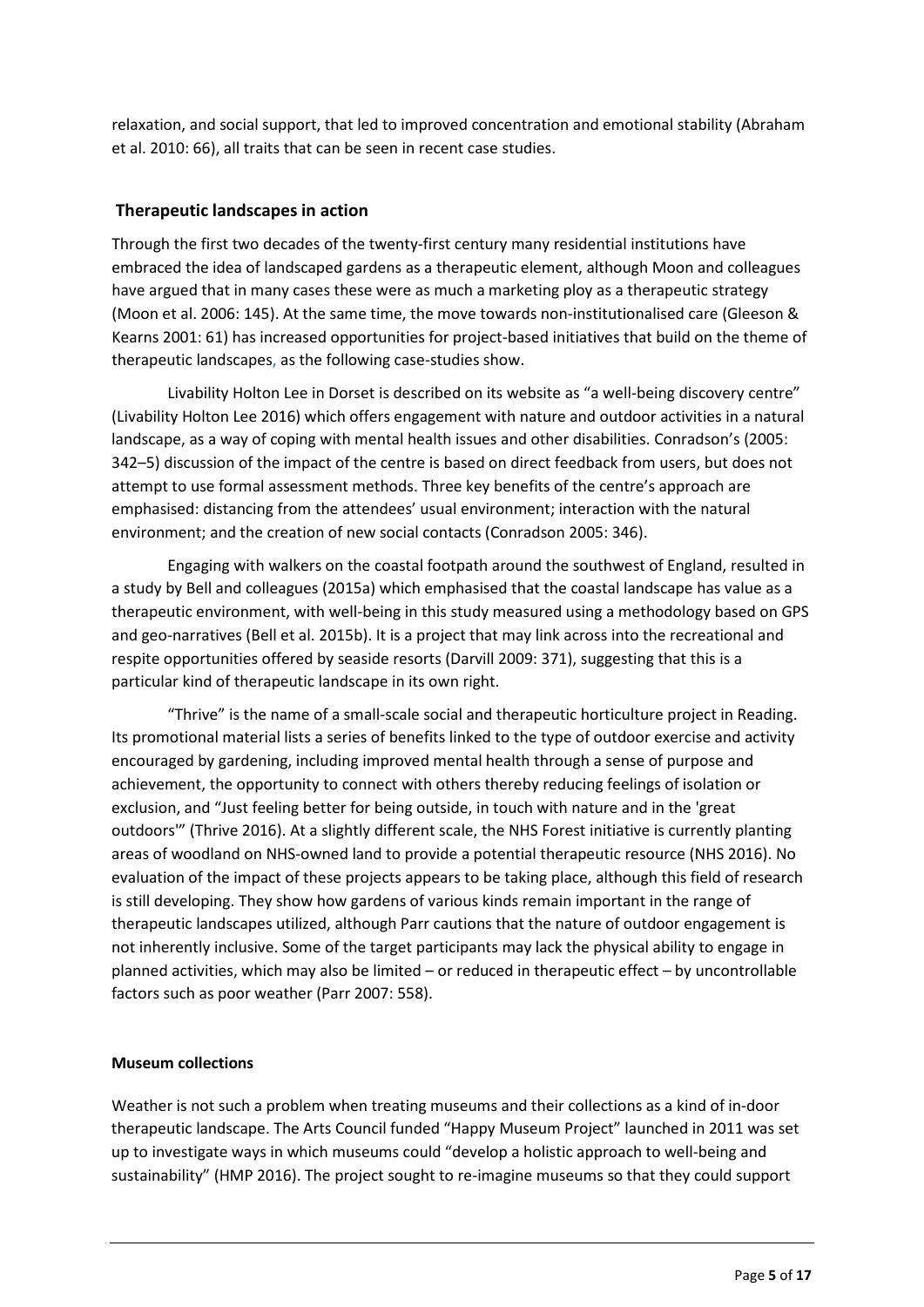institutional and community well-being and resilience (HMP 2016). Work was undertaken at more than a dozen institutions, with formal statistical analysis – the Wellbeing Valuation approach (Fujiwara & Campbell 2011) – used to examine effects on well-being. This work showed that visiting museums has "a positive impact on happiness and self-reported health" (Fujiwara 2013: 35). Similarly, a study of the benefits of health interventions in museums and galleries outside the usual medical settings concluded that physical and institutional distance from traditional locations is a benefit of this approach (Camic & Chatterjee 2013: 69).

Taking artefacts to hospitals and care homes provides an experience that has been well trialled with UCL's 2008 pilot "Heritage in Hospitals" project (Chatterjee at al. 2009). The work has given rise to a number of publications and further studies, as well as the development of the "Museum Wellbeing Measures Toolkit" (Thomson and Chatterjee 2013). Chatterjee and Noble (2009) documented a training exercise for medical students where it was found that physically interacting with archaeological artefacts provided a useful improvement in the quality of patients' lives whilst in hospital, measuring well-being with visual analogue scales (Chatterjee and Noble 2009: 45). Ander and colleagues discussed the difficulties inherent with measuring well-being outcomes in this type of project and proposed the use of a standardised "Well-being Outcomes Framework" (Ander et al. 2011). They went on to use grounded theory method data collection and analysis (Ander et al. 2013: 233) supported by the New Economics Foundation's well-being indicators (Ander et al. 2013: 231) in a qualitative study of museum artefact handling in hospitals. This demonstrated that engagement with museum artefacts in a hospital setting provided a range of benefits to patients with both mental and physical health issues, and that this approach was accessible and versatile (Ander et al. 2013: 240). Working in an unspecified NHS psychiatric hospital in the UK Solway and colleagues (2015) confirmed short-term benefits to older psychiatric in-patients when they undertook museum artefact handling.

A Bournemouth University initiative explored the therapeutic effects of engagement with maritime archaeology for people with dementia (Cutler et al. 2016). This tied in with the "Prime Minister's Challenge on Dementia 2020" (DoH 2015), the aim of which was that people with dementia should be helped to "remain active and engaged, with regular opportunities for social interaction and activities focused on the individual" (DoH 2015: 33). It also addressed the integrative societal aspect of dementia caring raised in Green and Lakey (2013). Data collection took the form of ethnographic field notes, end of session discussions, and evaluation forms, with a data coding system and a thematic psychological analysis method (Cutler et al. 2016: 2). However, the published paper does not include the detailed results of this dataset, limiting itself to a summary of perceived benefits that included access to information, access to activities, access to education and learning, and access to support (Cutler et al. 2016: 3).

"Doing" as well as "looking" can be important, as shown by an all-male occupational therapy group run as a pilot at Beamish Museum (Kindleysides & Biglands 2015). This explored the opportunities afforded by the open-air heritage environment to improve health issues and social isolation. Participants engaged in a range of "Do It Yourself", building and toy-making activities using traditional tools from the museum collections (Kindleysides & Biglands 2015: 273–274). Whilst observation and monitoring revealed definite benefits for the participants (Kindleysides & Biglands 2015: 276), it concluded that the Well-Being Measures Toolkit (Thomson & Chatterjee 2013; 2015) was not particularly effective at evaluating this type of therapeutic activity (Kindleysides & Biglands 2015: 274) and that alternatives were needed.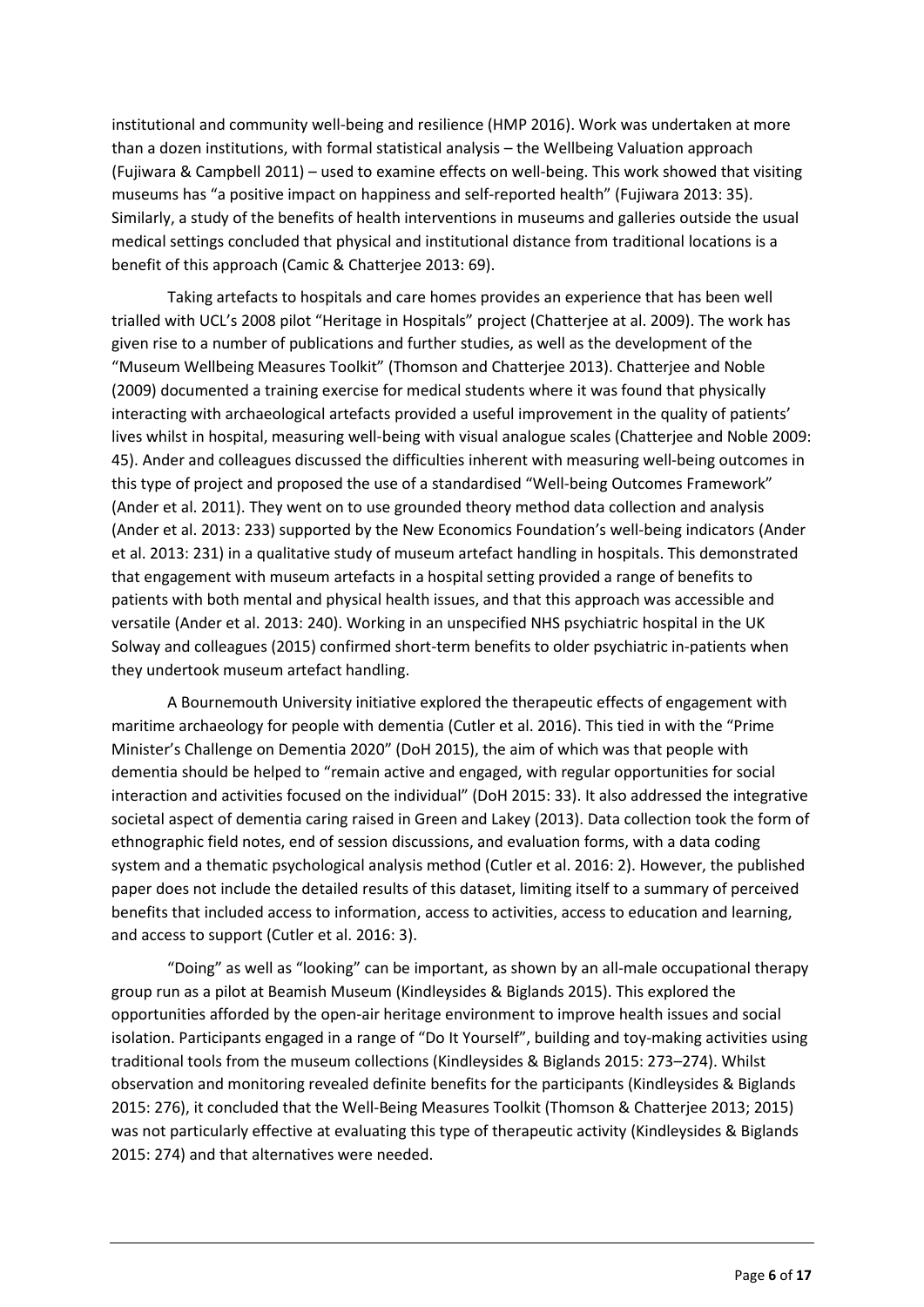Slightly different again was the "GalGael" project in Glasgow, a community-based charitable initiative that seeks to "offer hospitality to the margins" (GalGael Trust 2016a) through involvement with traditional boatbuilding and associated heritage skills and crafts. Whilst it has no aspirations to academic engagement or the formal measurement of participants' well-being, the case studies provided on their website illustrate the positive benefits to some participants (GalGael Trust 2016b). As with other aspects of the therapeutic landscapes movement, participation is emphasised.

# **Archaeological fieldwork**

The most visible way in which heritage and well-being are connected is through archaeological fieldwork of various kinds, mainly under the wide-ranging banner of community archaeology that developed strongly in Britain from the 1980s (Marshall 2002). Many community archaeology projects include an intention to promote well-being in various ways, although few provide measured assessments of their impact.

Faye Sayer conducted research across six archaeological excavations, to explore whether participation in such fieldwork had an inherent capacity to improve the happiness of those taking part (Sayer 2015). The 170 participants were a mix of students undertaking the work as part of their educational courses, and volunteers involved with community projects. Formal measurement techniques included the Positive and Negative Effects Schedule (PANAS) and Modified Visual Analogue Scale (MVAS) (Sayer 2015: 251–2). Sayer concluded that archaeological work alone did not necessarily improve well-being because other external factors were significant. For example, volunteers in community projects scored more highly under the MVAS measurements than students undertaking mandatory fieldwork, suggesting that choice in participation may be a critical factor (Sayer 2015: 257). Similarly, the PANAS results indicated more negative outcomes for the students when compared with the community volunteers. External influences on negative outcomes might include factors such as the weather, which was poor during the pilot project, and tensions within the participant group (Sayer 2015: 258). A factor which significantly increased satisfaction, was making archaeological discoveries, but this is a random occurrence and could not be planned or anticipated (Sayer 2015: 258). Key positive findings highlighted the benefits of the physical activity involved in archaeological work, together with the interactions with other participants and levels of jobsatisfaction. Sayer concludes that it is possible to design archaeological fieldwork projects that factor-in many of the attributes identified as providing positive improvements to the participants' well-being (2015: 258).

Inclusivity is a major theme running through most community archaeology projects. One such project in Bristol sought to involve the homeless community in an archaeological investigation of their own city landscape, as they experience it. The project, undertaken in 2009, was designed to involve a minority community in an activity not usually open to them and they excavated a contemporary location used by the homeless community at "Turbo Island" in Stokes Croft, Bristol (Kiddey 2014). The impact on some participants was significant, apparently giving them the motivation to move beyond their situation at the beginning of the project (Kiddey & Schofield 2011: 20).

The Workers' Educational Association Heritage Lottery Funded project "Digability" aimed to involve disadvantaged people in a range of structured archaeological activities including surveys, small-scale excavations, artefact handling sessions, finds processing, creative workshops, and field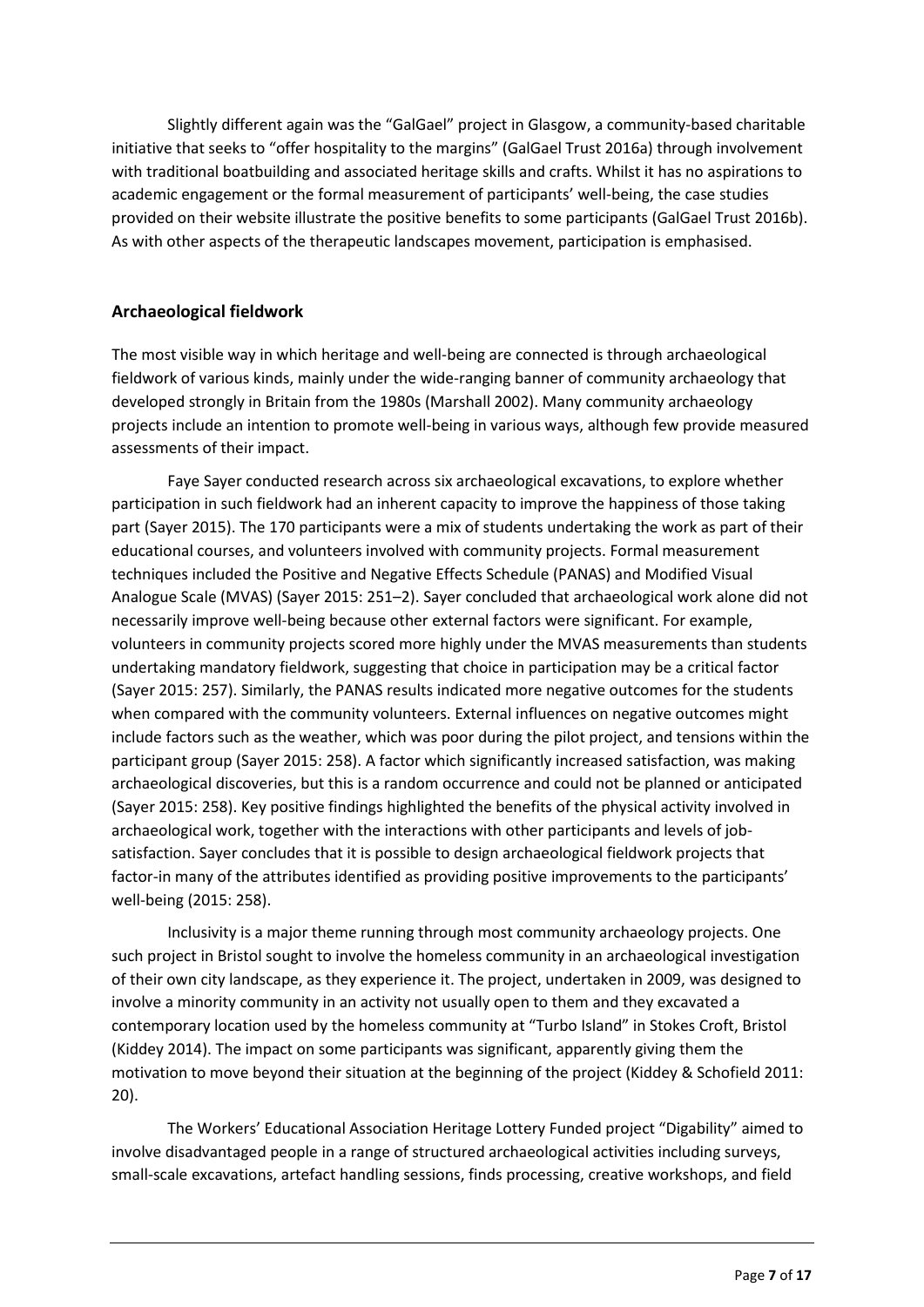trips across Yorkshire and Humberside from 2011 to 2014. Target participants included those with mental health issues (WEA 2016a) although therapeutic benefits to participants were initially seen as something of a side issue. Later, the project aims were updated on its website to "demonstrate how archaeology can develop a wide range of skills, both specific and transferable, build confidence and self-esteem and promote a sense of well-being and help community cohesion." (WEA 2016b: aim 3). An online forum related to the project encouraged discussion of the question "How can we measure and evidence the health and well-being benefits of participation in heritage activities?" amongst others, although it was noted that there was limited engagement with this (Beauchamp et al. 2014: 36). Anecdotal structured feedback from participants was very positive (Beauchamp et al. 2014: 39– 42), with outcomes described as "significant and in some cases life-changing" (Beauchamp et al. 2014: 74).

"Past in Mind" was a Heritage Lottery Funded project run by Herefordshire Mind, to explore the potential for mental health recovery offered by engagement with archaeological activities (McMillan 2013; Lack 2014). The work suggested that archaeology as an analogy to uncovering and discovering elements of mental health in a way that promoted self-awareness and might prompt the recovery of participants (Lack 2014). Participants were involved in documentary research, surveys, and excavations at the lost medieval village of Studmarsh on the National Trust's Brockhampton Estate. Whilst the reported results were positive, no formal methods were used to measure the wellbeing of participants at the start, during the work, or at the conclusion of the project. Reported outcomes cover the ways in which participants developed and pursued interests in history and archaeology, and how the community became engaged with the project (McMillan 2013: 199).

Elmet Archaeological Services Ltd ran a 24-week therapeutic archaeological initiative, "The Mental Wellbeing Project", in partnership with the NHS Rotherham Commissioning Group (EASL 2016) The aim of this initiative was to deliver mental health therapies and services within the framework of archaeological activities by reducing social isolation, providing access to physical activity, and a variety of psychological health interventions including mindfulness, relaxation, and positive visualization. No assessment of its impact appears to have been published to date.

Operation Nightingale is a Ministry of Defence initiative founded in 2012 by the Defence Archaeology Group working in partnership with a range of archaeological units and universities, to provide rehabilitation for military personnel recently returned from operations in Afghanistan through participation in archaeological excavations (DAG 2017; MOD 2012; University of Glasgow 2015; University of Leicester 2014; Wessex Archaeology 2016). Excavations have been undertaken at Barrow Clump and Chisenbury Midden, Wiltshire, Caerwent, Glamorgan, and on the route of the A1 near Catterick, North Yorkshire. Whilst the project has an internet presence across various partner websites, little has been published concerning formal evaluation of its benefits. However, Alan Finnegan (2016) reviewed two Operation Nightingale excavations that took place in 2015 based on semi-structured interviews with participants and also a short survey to provide demographic background information. This revealed biological, psychological, emotional, and social benefits, with a suggestion that monitoring long-term benefits would be useful (Finnegan 2016: 21). It was also noted that the archaeological work was part of a broader set of activities that participants felt had been of use to them (Finnegan 2016: 21). It highlighted the benefits of working in a non-medical setting and accepting that the enjoyment of doing archaeology was as much a valued output as the academic knowledge that the research produced. Interestingly, Operation Nightingale has also been adopted as a military rehabilitation initiative in the United States (ONUSA 2016).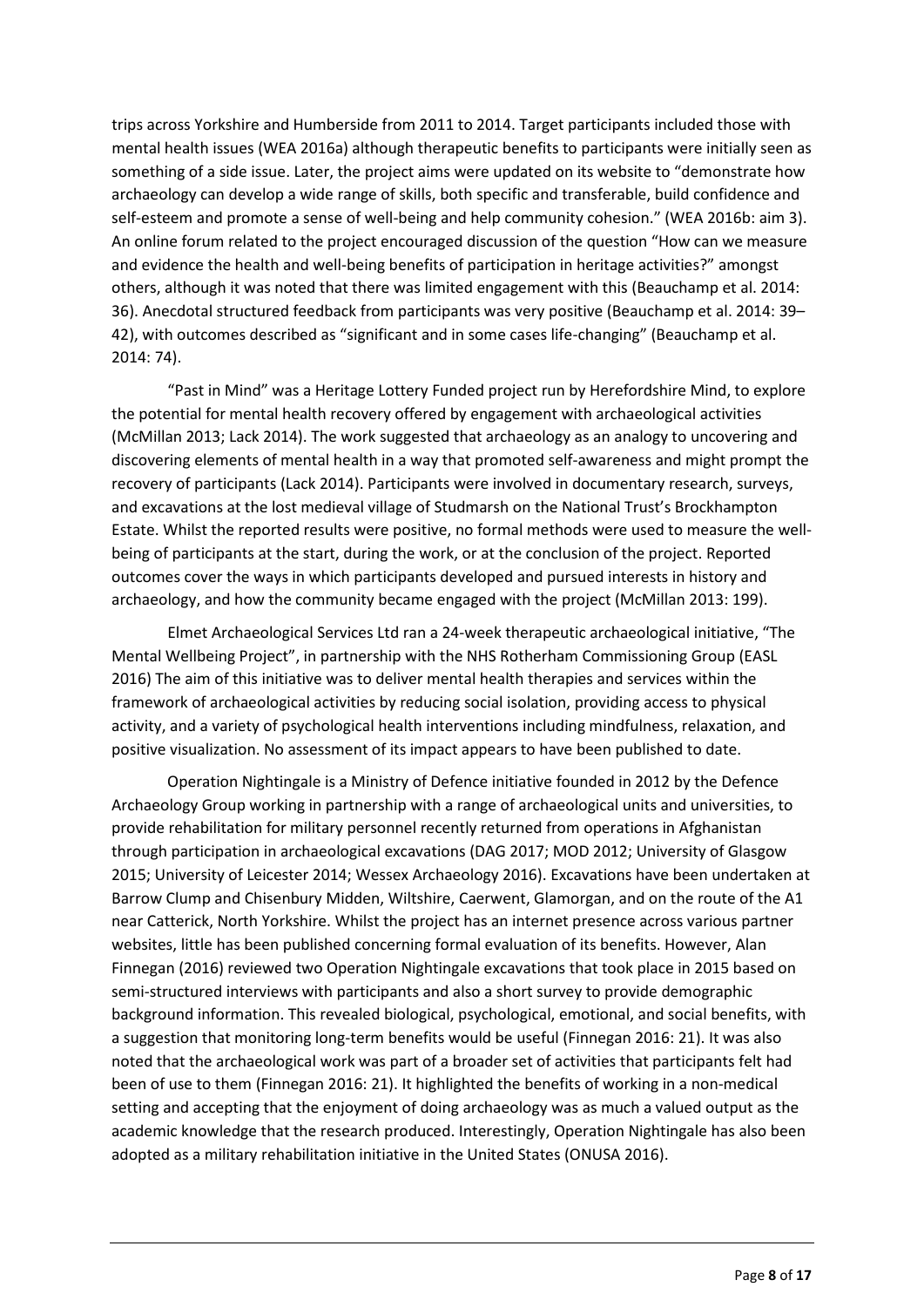Big Heritage's 2015 "Dig Blacon" project near Chester, Cheshire, was a community archaeological dig partly funded by the local Public Health Team as a health and social inclusivity initiative (BH 2016). The work focused on the area around St Theresa's Catholic Primary School, Blacon, and involved surveys, test-pitting, excavations, and finds processing. The project issued a Health Evaluation report which stated that this was the first UK project where archaeological work had been commissioned by a Public Health Team specifically in order to improve health and wellbeing (BH 2015: 3). Formal evaluation of the planned benefits formed part of the project design and measurement was carried out using a variety of techniques. Two volunteers wore Fitbit technology to monitor their physical activity as they participated in the excavation of archaeological test-pits (BH 2015: 6–10). Qualitative results were gathered through feedback from participants and participating group organisers (BH 2015: 12–18) and a structured survey (BH 2015: 19–24), although the survey did not follow a previously established methodology. Approximately 92 per cent of respondents felt that the social aspect of the project had improved their health and/or well-being (BH 2015: 22). The project concluded that monitoring over a more sustained period of time would be beneficial.

## **Human Henge**

Drawing on the results of many of these projects, Human Henge was undertaken in 2016–17 in the Stonehenge landscape to combine archaeology and creativity as a way of improving mental health and reaching out to marginalized communities. Run by the Restoration Trust in partnership with Bournemouth University, the Richmond Fellowship, English Heritage, and The National Trust, participants take journeys of discovery to explore rrelationships between people and place in the past and the present (Human Henge 2016). The aim was to open up new ways of looking at the landscape and thereby break down some of the emotional barriers that underpin many mental health issues. By spending time at a selection of the sites, singing, dancing, making music, and looking both inwards and outwards it became possible for participants to connect with the landscape, the skyscape, the monuments, and, most importantly, with themselves and with other participants.

Each programme involved ten half-day sessions held in different parts of the landscape, including Durrington Walls and Woodhenge, the Cuckoo Stone, the King Barrow Ridge Barrow cemetery, and the reconstructed houses and displays at the Stonehenge visitor centre. A night-time walk along the Cursus provided a chance to experience the largest monument in the landscape under a star-lit sky. Each programme culminated in an early-morning ceremony inside Stonehenge, designed and executed by the participants themselves. Linking back to Rose's point (2012: 1395), the Stonehenge landscape becomes a familiar landscape, and one that allowed participants to move away from compartmentalised thinking in clinical settings and permitting a range of non-standard, creative, cross-disciplinary ways of thinking to influence care and therapeutic decisions, putting people back into the centre of care processes (Galvin & Todres 2007; Todres et al. 2009).

Unlike some of the previous project mentioned in this chapter a key aspect of Human Henge was the formal evaluation that ran alongside the project. This research set out to review the impact of Human Henge on the mental well-being of its 25 participants through a mixture of qualitative and semi-quantitative surveys. At the start participants completed a baseline questionnaire capturing their thoughts and feelings about the project; the Short Warwick Edinburgh Mental Wellbeing Scale (Tennant et al. 2007) was used, supplemented by questions regarding their interests in history,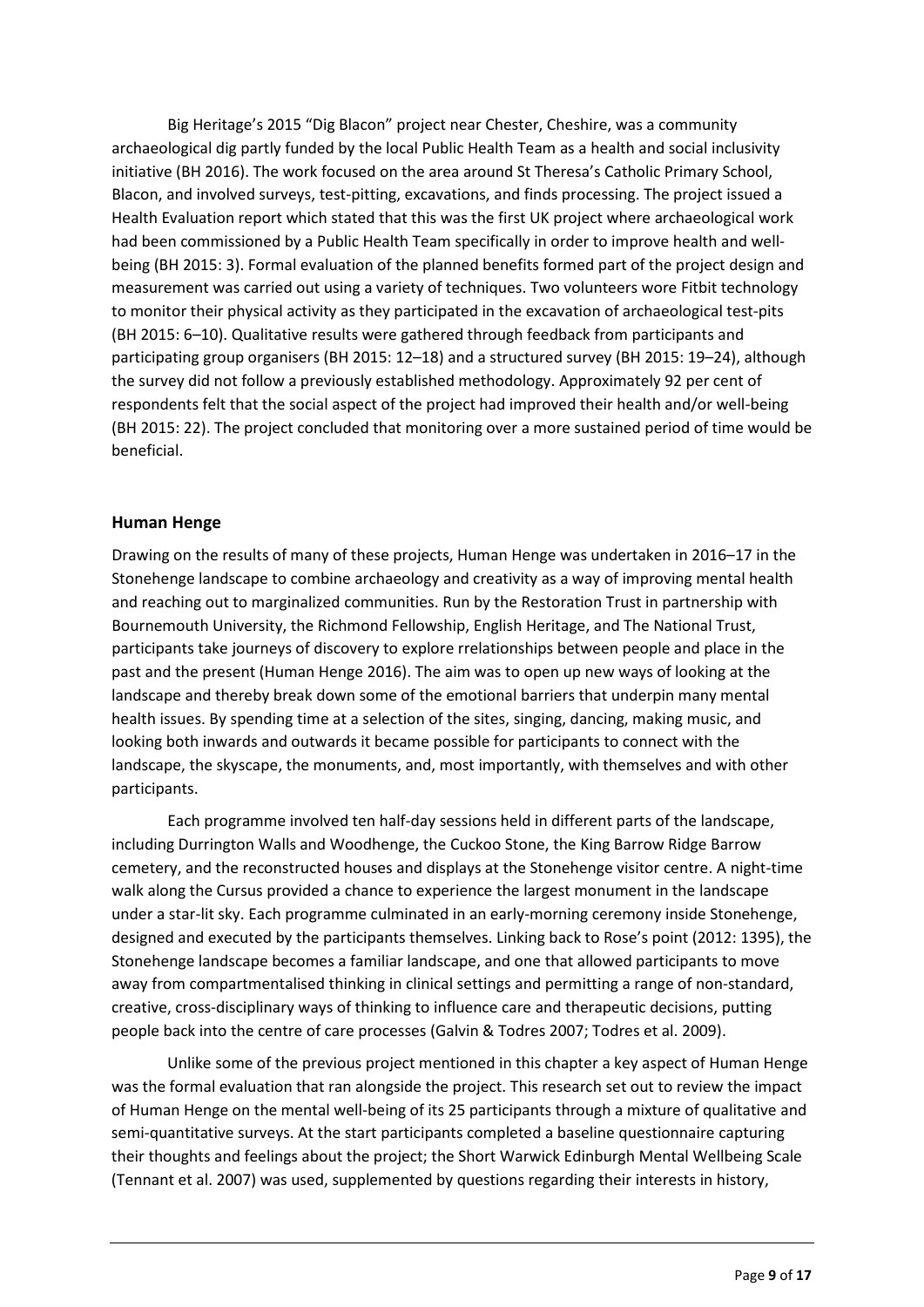heritage, and archaeology. The same questionnaire was repeated in the middle and at the end of the 10-week programme, and will be run again in 2018 a year after the sessions finished. Additionally, participants, volunteer helpers, and staff were involved in a series of focus groups to assist with evaluating the project and its impact using thematic analysis.

## **Conclusions**

Heritage and well-being have deep-rooted and ancient connections extending back to the early days of pilgrimage. In modern times there have been many projects forging links between dimensions of heritage and well-being, and running through these are a number of common themes, three of which may be highlighted here. Especially important is the idea of journeying, a concept that can be applied at many scales; it is not only the physical act of moving through space, but also to the emotional and intellectual progress towards improved well-being as part of the metaphysical journey of life. Second is the principle of structured engagement with people and places. And third is the range of opportunities offered for human interaction and making sense of empirical experiences. Much of the work undertaken to date highlights the value of inter-disciplinary approaches, the urgent need for more fully evaluated studies, and the opportunities to theorize the relationship in such a way that it generates productive approaches to managing heritage sites in sensitive, imaginative, and meaningfully engaging ways.

## **Acknowledgements**

This chapter is based on research carried out as part of the Human Henge project funded by the Heritage Lottery Fund, Amesbury Area Board, Restoration Trust, Bournemouth University, Richmond Fellowship, and English Heritage, with assistance from the National Trust [\(http://humanhenge.org/\)](http://humanhenge.org/). In preparing the text we would like to thank Laura Drysdale, Sara Lunt, Yvette Staelens, Daniel O'Donoghue, Toby Sutcliffe, Colin Caldow, Martin Allfrey, Katherine Snell, Briony Clifton and all the participants in the Human Henge project for their enthusiasm and valuable insights into the evolving relationship between heritage and well-being.

# **Bibliography**

- Abraham, A., Sommerhalder, K & Abel, T., 2010. Landscape and well-being: a scoping study on the health promoting impact of outdoor environments. *International Journal of Public Health*, 55, 59–69.
- Ander, E., Thomson, L., Noble, G., Lanceley, A., Menon, U. & Chatterjee, H., 2011. Generic well-being outcomes: towards a conceptual framework for well-being outcomes in museums. *Museum Management and Curatorship*, 26 (3), 237–259.
- Ander. E., Thomson, L., Noble, G., Lanceley, A., Menon, U. & Chatterjee, H., 2013. Heritage, health and well-being: assessing the impact of a heritage focused intervention on health and wellbeing. *International Journal of Heritage Studies*, 19 (3), 229–242.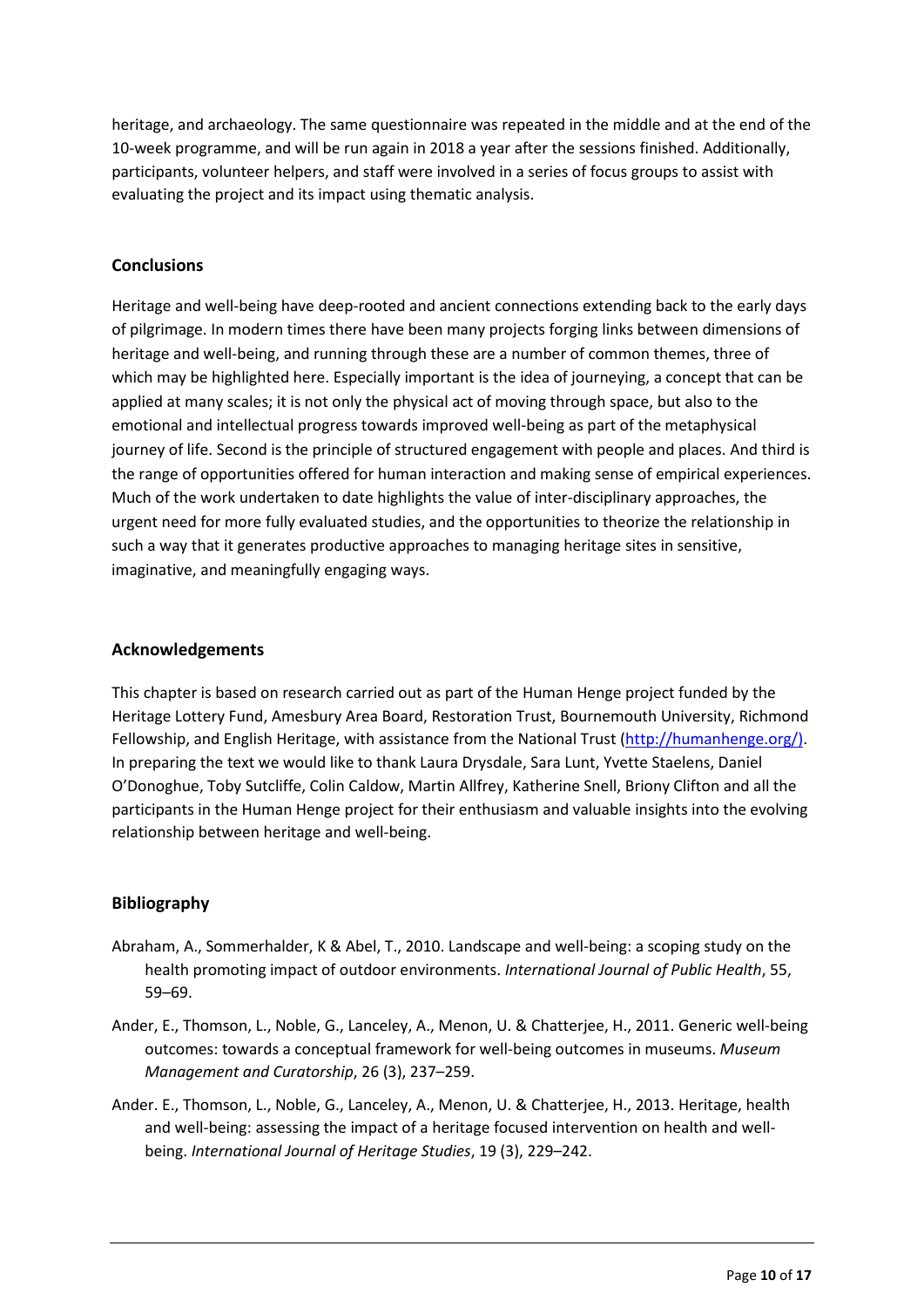- Andrews, G., 2004. (Re)thinking the dynamics between healthcare and place: therapeutic geographies in treatment and care practices. *Area*, 36 (3), 307–318.
- Armstrong, K., 2012. Pilgrimage: why do they do it? In: V. Porter (ed), *Hajj. Journey to the heart if Islam*. London: The British Museum Press. 8–25.
- Beauchamp, V., Hindle, R. & Thorpe, N., 2014. *"Digability": Inclusive archaeology education project. Evaluation report*. [Available from: https://digability.files. wordpress.com/2015/01/archiereport-master1.pdf. Accessed 10 May 2017]
- Bell, S., Phoenix, C., Lovell, R. & Wheeler, B., 2015a. Seeking everyday wellbeing: the coast as a therapeutic landscape. *Social Science & Medicine*, 142, 56–67.
- Bell, S., Phoenix, C., Lovell, R. & Wheeler, B., 2015b. Using GPS and geo-narratives: a methodological approach for understanding and situating everyday green space encounters. *Area*, 47, 88–96.
- BH [Big Heritage], 2015. *Dig Blacon: health evaluation*. Chester: Big Heritage. [Available from: http://bigheritage.co.uk/files/2015/07/Dig-Blacon-Health-Evaluation-2016-1.pdf. Accessed 10 May 2017]
- BH [Big Heritage], 2016. *Dig Blacon: project overview*. Chester: Big Heritage. [Available from: http://bigheritage.co.uk/digblacon/. Accessed 10 May 2017].
- Bunkše, E., 2007. Feeling is believing, or landscape as a way of being in the world. *Geografiska Annaler* (Series B, human geography), 89 (3), 219–231.
- Camic, P. & Chatterjee, H., 2013. Museums and art galleries as partners for public health interventions. *Perspectives in Public Health*, 133 (66), 66–71.
- Chatterjee, H., & Noble, G., 2009. Object therapy: A student-selected component exploring the potential of museum object handling as an enrichment activity for patients in hospital. *Global Journal of Health Science*, 1 (2), 42–49.
- Chatterjee, H., Vreeland, S. & Noble, G., 2009. Museopathy: Exploring the healing potential of handling museum objects. *Museum and Society*, 7 (3), 164–177.
- Cleary, A., Fielding, K., Bell, S., Murray, Z. & Roiko, A., 2017. Exploring potential mechanisms involved in the relationship between eudaimonic wellbeing and nature connection. *Landscape and Urban Planning*, 158, 119–128.
- Collins, J., Avey, S. & Lekkas, P., 2016. Lost landscapes of healing: the decline of therapeutic mental health landscapes. *Landscape Research*, 41 (4), 664–677.
- Conradson, D., 2005. Landscape, care and the relational self: Therapeutic encounters in rural England. *Health & Place*, 11, 337–348.
- CoE [Council of Europe], 2005. *Council of Europe Framework convention on the value of cultural heritage for society. Council of Europe Treaty Series – No. 199*. Strasbourg: Council of Europe. [Available from: http://www.coe.int/en/web/conventions/full-list/-/conventions/ rms/0900001680083746. Accessed 10 May 2017]
- Cutler, C., Palma, P. & Innes, A. 2016. Tales of the sea: Connecting people with dementia to the UK heritage through maritime archaeology (innovative practice). *Dementia: The International Journal of Social Research and Practice*. [doi: 10.1177/1471301216666171]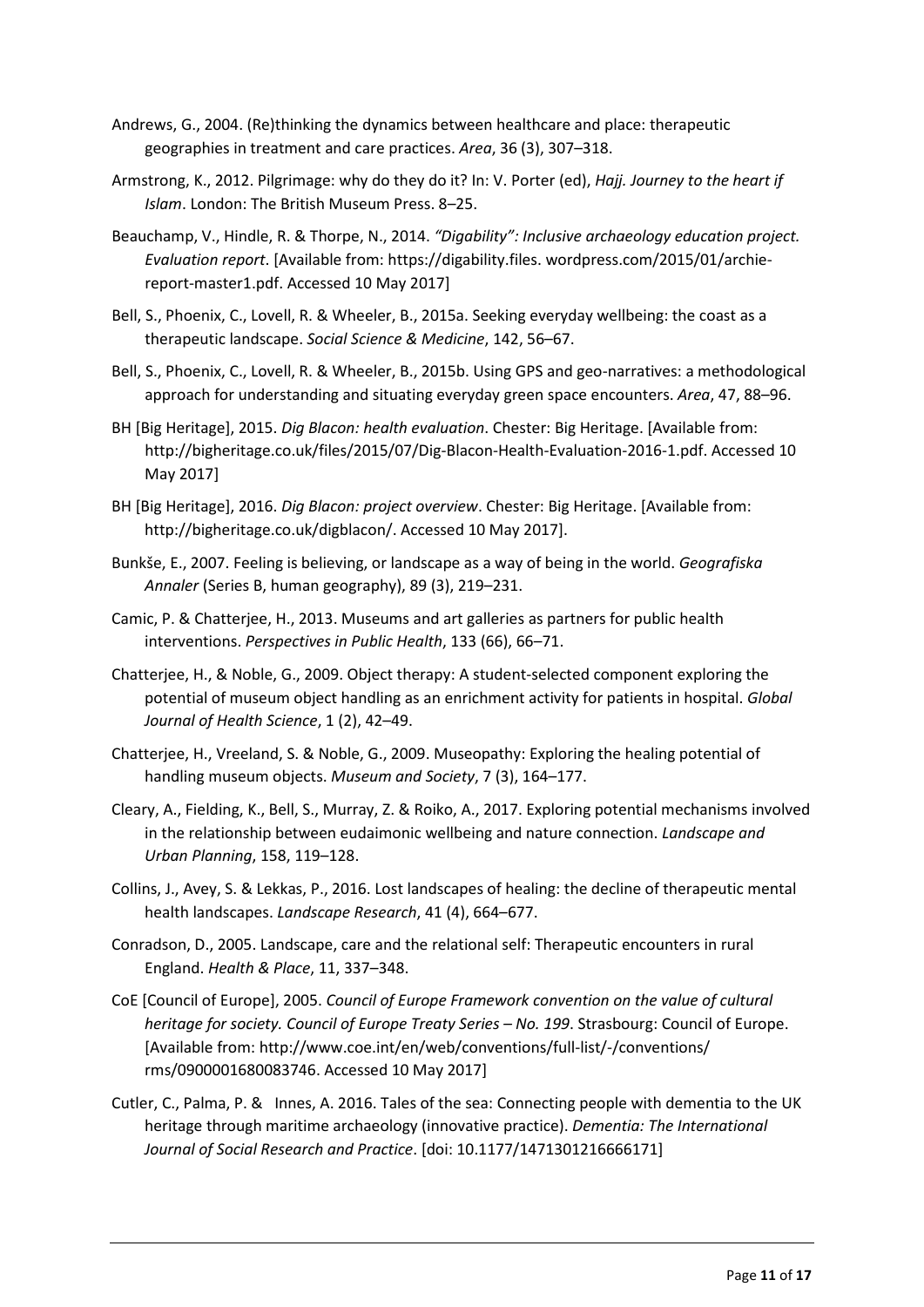- Darvill, T, 2009. Review of 'Therapeutic landscapes' Edited by Allison Williams. *Time and Mind* 2 (3), 271–74. [doi: 10.2752/17516909X12464529903533]
- Darvill, T., 2015. Making futures from the remains of the distant past. Archaeological heritage, connective knowledge, and the promotion of well-being. In: M. van den Dries, S. van der Linde & A. Strecker (eds), *Fernweh: crossing borders and connecting people in archaeological heritage management. Essays in honour of Prof. Willem J.H. Willems*. Leiden: Sidestone Press. 42–46.
- Darvill, T., 2016. Roads to Stonehenge: a prehistoric healing centre and pilgrimage site in southern Britain. In: A. Ranft & W. Schenkluhn (eds), *Kulturstraẞen als konzept: 20 jahre straẞe der Romanik*. Regensburg: Schnell und Steiner GmbH. 155–166.
- Darvill, T. & Wainwright, G., 2014. Beyond Stonehenge: Carn Menyn Quarry and the origin and date of bluestone extraction in the Preseli Hills of south-west Wales. *Antiquity,* 88, 1099–114.
- DAG [Defence Archaeology Group], 2017. *Defence Archaeology Group*. London: Defence Archaeology Group. [Available at: http://www.dag.org.uk/. Accessed 10 May 2017]
- DCMS [Department for Culture, Media and Sport], 2014. *Culture, sport and wellbeing: an analysis of the Taking Part survey*. London: Department for Culture, Media and Sport. [Available online at: https://www.gov.uk/government/uploads/system/uploads/attachment\_data/file/476322/Cultu re Sport and Wellbeing - An analysis of the Taking Part Survey.pdf. Accessed 10 May 2017]
- DCMS [Department for Culture, Media and Sport], 2016a. *Taking Part Survey*. London: Department for Culture, Media and Sport. [Available online at: https://www.gov.uk/guidance/taking-partsurvey. Accessed 10 May 2017]
- DCMS [Department for Culture, Media and Sport], 2016b. *The culture white paper*. London: Department for Culture, Media and Sport. [Available online at: https://www.gov.uk/government/ uploads/system/uploads/attachment\_data/file/510798/DCMS\_The\_Culture\_White\_Paper\_\_3\_. pdf. Accessed 10 May 2017]
- DoH [Department of Health], 2015. *Prime Minister's challenge on dementia 2020*. London: Department of Health. [Available online at: https://www.gov.uk/government/uploads/ system/uploads/attachment\_data/file/215101/dh\_133176.pdf. Accessed 10 May 2017]
- Doughty, K., 2013. Walking together: the embodied and mobile production of a therapeutic landscape. *Health and Place*, 24, 140–146.
- Edensor, T., 2000. Walking in the British countryside: reflexivity, embodied practices and ways to escape. *Body and Society*, 6 (3–4), 81–106.
- EASL [Elmet Archaeological Services Ltd], 2016. *The Mental Wellbeing Project*. Rotherham: Elmet Archaeological Services Ltd. [Available online at: http://www.elmetarchaeology.co.uk/ mentalwellbeing.html. Accessed 10 May 2017]
- Finnegan, A., 2016. The biopsychosocial benefits and shortfalls for armed forces veterans engaged in archaeological activities. *Nurse Education Today*, 47, 15–22.
- Fujiwara, D., 2013. *Museums and happiness: the value of participating in museums and the arts*. Stowmarket: Museum of East Anglian Life. [Available online at: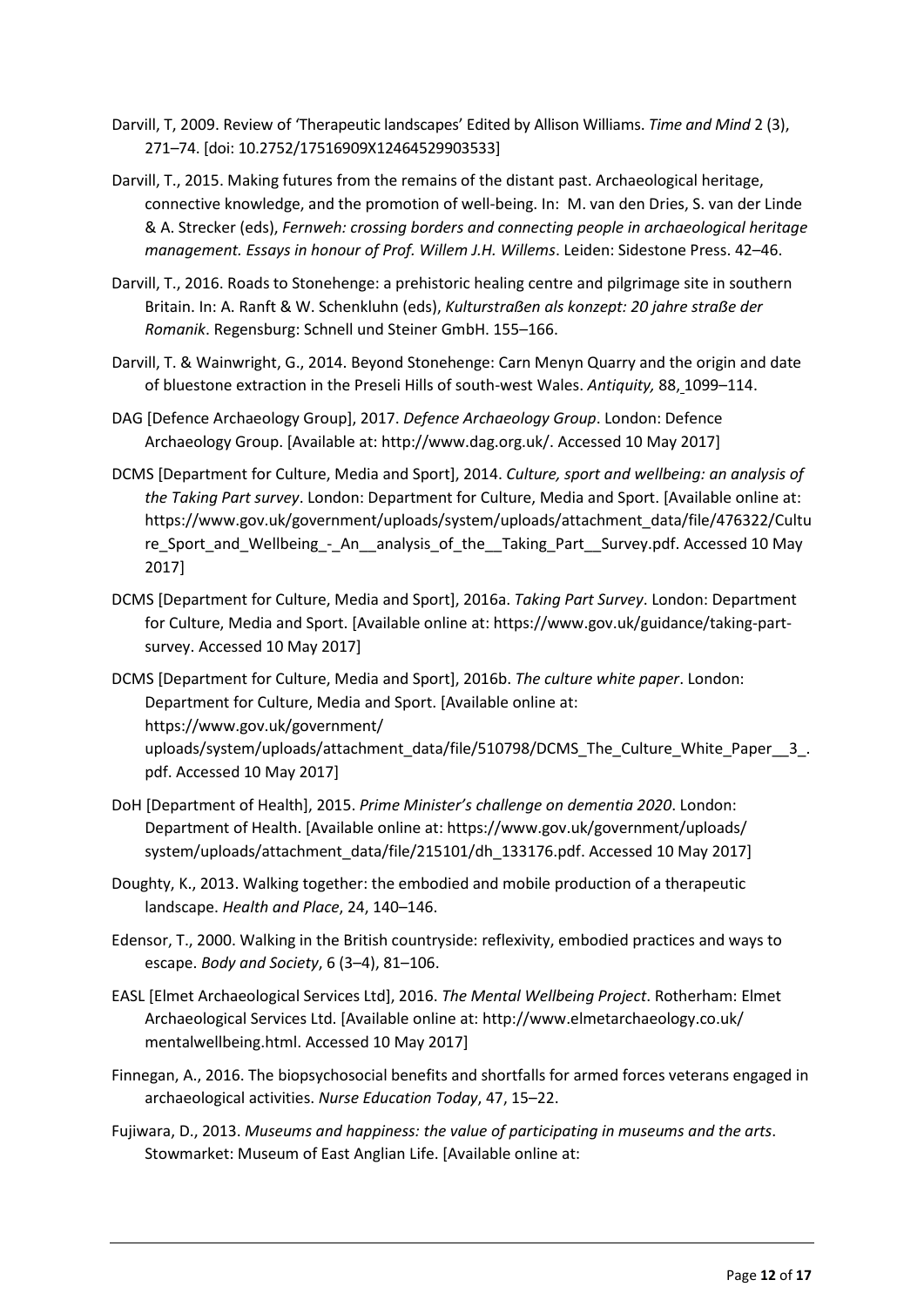http://happymuseumproject.org/happy-museums-are-good-for-you-reportpublication/museums-and-happiness/. Accessed 10 May 2017]

- Fujiwara, D. & Campbell, R., 2011. *Valuation Techniques for Social Cost-Benefit Analysis: Stated Preference, Revealed Preference and Subjective Well-Being Approaches*. London: Department for Work and Pensions and HM Treasury. [Available online at: https://www.gov.uk/government/uploads/system/uploads/attachment\_data/file/209107/gree nbook\_valuationtechniques.pdf. Accessed 10 May 2017]
- Fujiwara, D., Cornwall, T. & Dolan, P., 2014a. *Heritage and wellbeing*. London: English Heritage. [Available online at: https://content.historicengland.org.uk/content/heritage-counts/pub/ 2190644/heritage-and-wellbeing.pdf. Accessed 10 May 2017]
- Fujiwara, D., Kudrna, L. & Dolan, P., 2014b. *Quantifying and valuing the wellbeing impacts of culture and sport*. London: Department for Culture, Media & Sport. [Available online at: https://www.gov.uk/government/uploads/system/uploads/attachment\_data/file/304899/Qua ntifying and valuing the wellbeing impacts of sport and culture.pdf. Accessed 10 May 2017]
- GalGael Trust, 2016a. *GalGael: roots*. Glasgow: The GalGael Trust. [Available online at: http://www.galgael.org/about-us/roots. Accessed 10 May 2017]
- GalGael Trust, 2016b. *GalGael: case studies*. Glasgow: The GalGael Trust. [Available online at: http://www.galgael.org/folk/case-studies. Accessed 10 May 2017]
- Galvin, K. & Todres, L., 2007. The creativity of 'unspecialization:' a contemplative direction for integrative scholarly practice. *Phenomenology and practice*, 1 (1), 31–46.
- Gesler, W., 1992. Therapeutic landscapes: medical issues in light of the new cultural geography. *Social Science and Medicine*, 34 (7), 735–746.
- Gesler, W., 1993. Therapeutic landscapes: theory and a case study of Epidauros, Greece. *Environment and Planning D: Society and Space*, 11, 171–189.
- Gesler, W., 2006. Geography of health and healthcare. In: B. Warf (ed), *Encyclopedia of human geography*. Thousand Oaks: SAGE Publications, Inc. 205–206.
- Gesler, W. & Curtis, S., 2007. Application of concepts of therapeutic landscapes to the design of hospitals in the UK: the example of a mental health facility in London. In: A. Williams (ed), *Therapeutic landscapes*. Aldershot: Ashgate. 149–164.
- Gleason, B. & Kearns, R., 2001. Remoralising landscapes of care. *Environment and Planning D: Society and Space*, 19, 61–80.
- Green, G. & Lakey, L., 2013. *Building dementia-friendly communities: A priority for everyone*. London: Alzheimer's Society. [Available online at: https://www.alzheimers.org.uk/downloads/file/1916/ building dementia friendly communities a priority for everyone. Accessed 10 May 2017]
- HMP [The Happy Museum Project], 2016. *The Happy Museum: about*. London: The Happy Museum Project.[Available online at: http://happymuseumproject.org/about/. Accessed 10 May 2017]
- Harmanşahe, Ö., 2015. *Place, memory and healing: An archaeology of Anatolian rock monuments*. Abingdon: Routledge.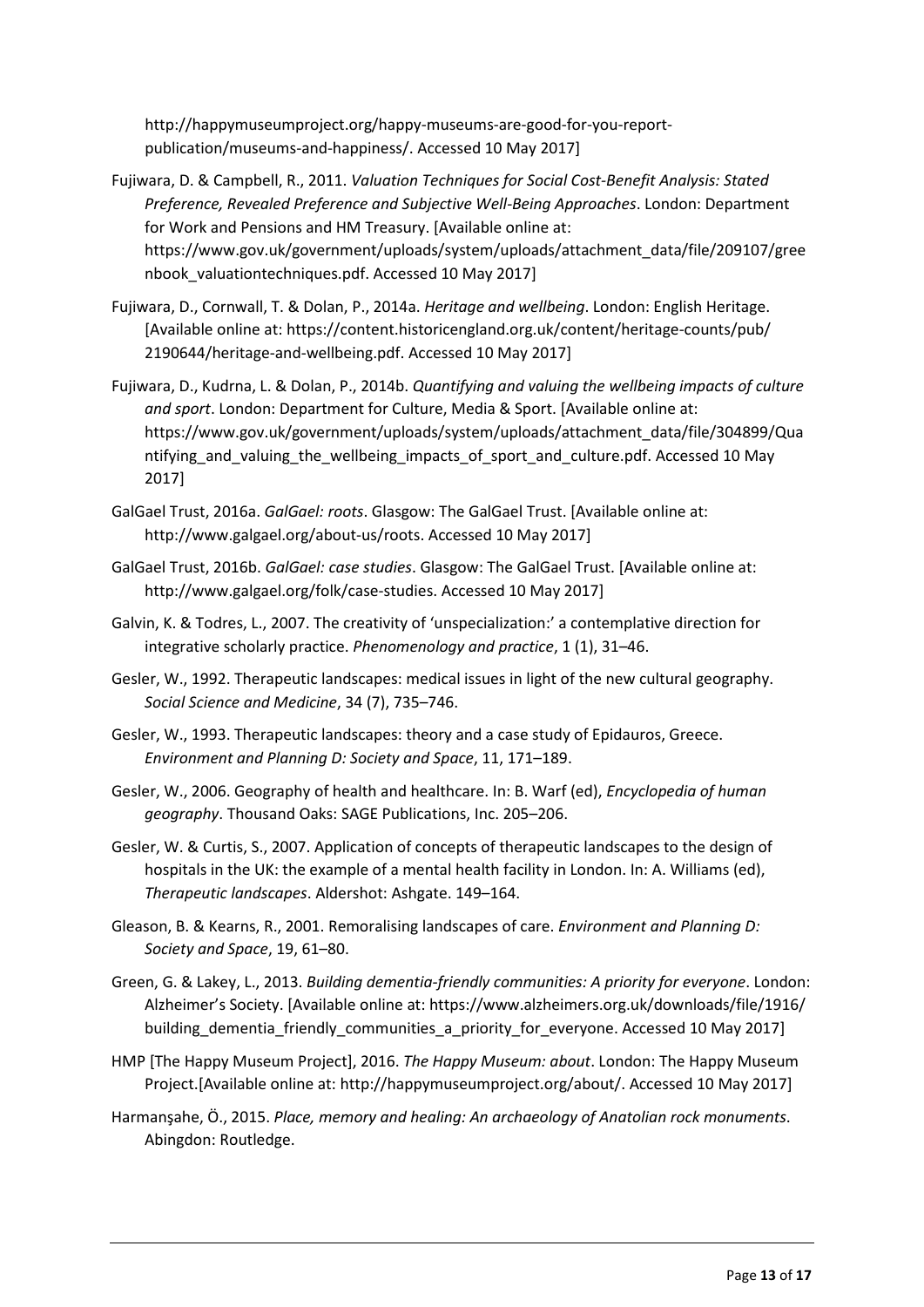Hartig, T. & Cooper Marcus, C., 2006. Essay: healing gardens – places for nature in healthcare. *The Lancet*, 368 (Supplement 1), S36–S37.

Hartig, T., Evans, G. W., Jamner, L.D., Davis, D.S. & Gärling, T., 2003. Tracking restoration in natural and urban field settings. *Journal of Environmental Psychology*, 23 (2), 109–123.

- HLF [Heritage Lottery Fund], 2015. 20 *years in 12 places. Improving heritage, improving places, improving lives.* London: Heritage Lottery Fund. [Available on-line at: https://www.hlf.org.uk/about-us/research-evaluation/20-years-heritage. Accessed 10 May 2017]
- Hickman, C., 2005. The picturesque at Brislington House, Bristol: the role of landscape in relation to the treatment of mental illness in the early nineteenth-century asylum. *Garden History*, 33, 47– 60.
- Human Henge, 2016. *Human Henge: About* . London: The Restoration Trust. [Available online at: http://humanhenge.org/about/. Accessed 10 May 2017]
- Ingold, T., 2000. *The perception of the environment*. Abingdon: Routledge.
- Jowell, T., 2005. *Better places to live. Government identity and the value of the historic and built environment*. London: Department for Culture, Media and Sport.
- Kaplan, S., 1995. The restorative benefits of nature: toward an integrative framework. *Journal of Environmental Psychology*, 15 (3), 169–182.
- Kiddey, R, 2014. Turbo Island, Bristol: excavating a contemporary homeless place. *Post-Medieval Archaeology,* 48, 133–50.
- Kiddey, R. & Schofield, J., 2011. Embrace the margins: adventures in archaeology and homelessness. *Public Archaeology*, 10 (1), 4–22
- Kindleysides, M. & Biglands, E., 2015. 'Thinking outside the box, and making it too': Piloting an occupational therapy group at an open-air museum. *Arts and Health*, 7 (3), 271–278.
- Lack, K, 2014. *Past in mind. A heritage project and mental health recovery*. Hereford: Privately Published.
- Livability Holton Lee, 2016. *Livability Holton Lee: a place to discover wellbeing*. Poole: Livability Holton Lee. [Available online at: http://www.holtonlee.org/. Accessed 10 May 2017]
- Marshall, Y., 2002. What is community archaeology? *World Archaeology,* 34 (2), 211–219.
- McMillan, I., 2013. Making a mark on history with the past in mind. *Mental Health and Social Inclusion*, 17 (4), 195–201.
- MoD [Ministry of Defence], 2012. *Op Nightingale*. London: Ministry of Defence. [Available online at: http://www.army.mod.uk/royalengineers/units/32526.aspx. Accessed 10 May 2017]
- Moon, G., Kearns, R., & Joseph, A., 2006. Therapeutic landscapes and the (re)valorization of confinement in the era of community care. *Transactions of the Institute of British Geographers* (New Series), 31 (2), 131–149.
- NHS, 2016. *NHS forest: Growing forests for health*. London: NHS Forest. [Available online at: http://nhsforest.org/. Accessed 10 May 2017]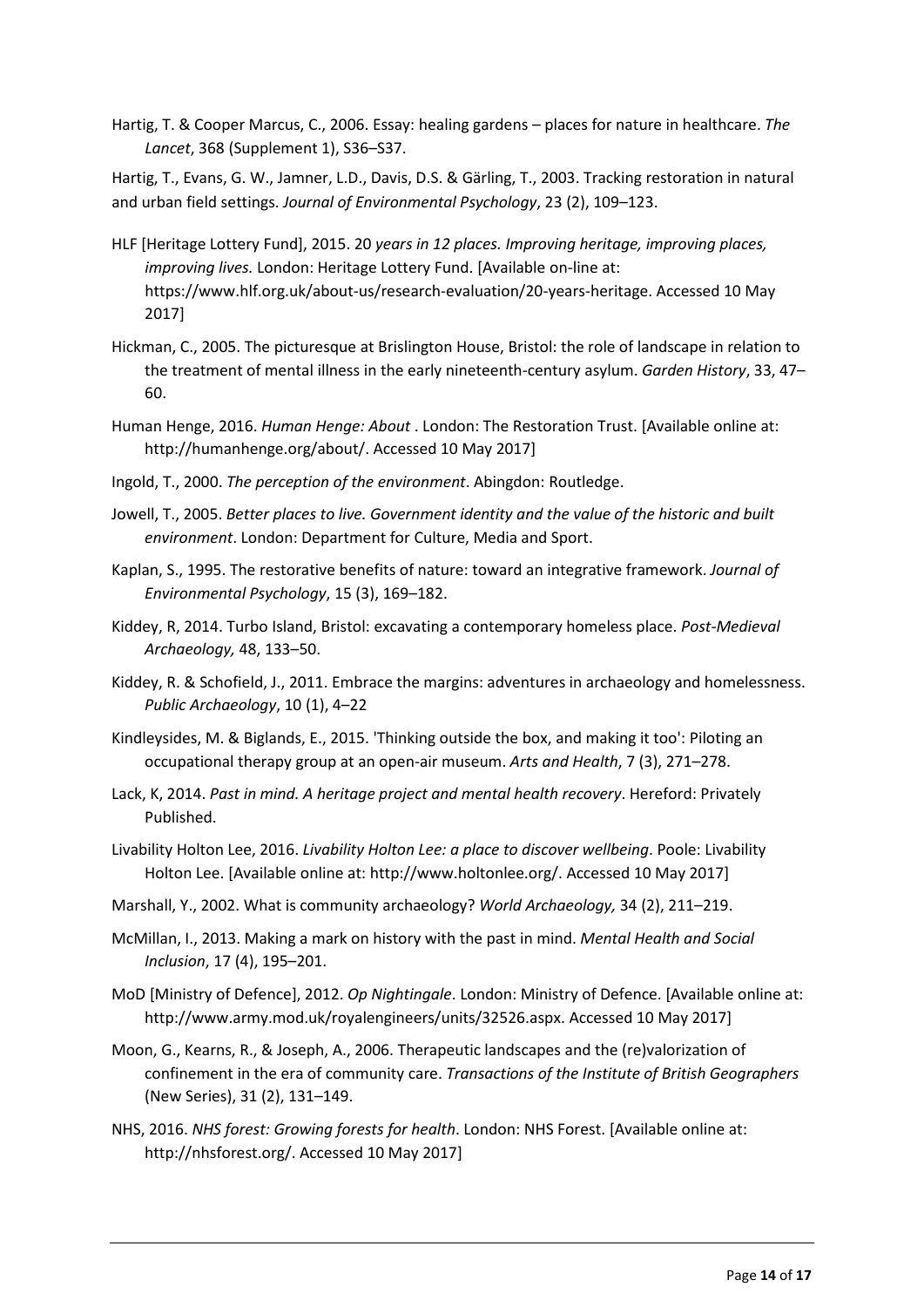- ONUSA [Operation Nightingale USA], 2016. *Operation Nightingale USA*. Michigan: Operation Nightingale USA. [Available online at: http://www.opnightingaleusa.com/. Accessed 10 May 2017]
- Parr, H., 2007. Mental health, nature work, and social inclusion. *Environment and Planning D: Society and Space*, 25 (3), 537–561.
- Powell, H., 2014. Pilgrimage, performance and miracle cures in the twelfth century *miracula* of St Ӕbbe. In: E. Gemi-Iordanou, S. Gordon, R. Matthew, E. McInnes & R. Pettitt (eds), *Medicine, healing and performance*. Oxford: Oxbow Books. 71–85.
- Rose, E., 2012. Encountering place: a psychoanalytic approach for understanding how therapeutic landscapes benefit health and wellbeing. *Health & Place*, 18 (6), 1381–1387.
- Rountree, K., 2006. Performing the divine: neo-pagan pilgrimages and embodiment at sacred sites. *Body and Society*, 12 (4), 95–115.
- Roux, J., 2004. *The roads to Santiago de Compostela.* Vic-en-Bigorre: MSM.
- Rutherford, S., 2004. Victorian and Edwardian institutional landscapes in England. *Landscapes*, 5 (2), 25–41.
- Rutherford, S., 2005. Landscapers for the mind: English asylum designers, 1845–1914. *Garden History*, 33 (1), 61–86.
- Sayer, F., 2015. Can digging make you happy? Archaeological excavations, happiness and heritage. *Arts & Health*, 7, 247–260.
- Slavin, S., 2003. Walking as spiritual practice: the pilgrimage to Santiago de Compostela. *Body and Society*, 9 (3), 1–18.
- Solway, R., Thomson, L., Camic, P. & Chatterjee, H., 2015. Museum object handling groups in older adult mental health inpatient care. *International Journal of Mental Health Promotion*, 17 (4), 201–214.
- Tennant, R., Hiller, L., Fishwick, R., Platt, P., Joseph, S., Weich, S., Parkinson, J., Secker, J. & Stewart-Brown, S., 2007. The Warwick-Edinburgh Mental Well-being Scale (WEMWBS): Development and UK validation. *Health and Quality of Life Outcome*, 5:63. [doi: 101186/1477-7252-5-63]
- Ward Thompson, C., 2011. Linking landscape and health: the recurring theme. *Landscape and Urban Planning*, 99 (3–4), 187–195.
- Thomson, L. & Chatterjee, H., 2013. *UCL museum wellbeing measures toolkit*. London: University College London. [Available online at: https://www.ucl.ac.uk/culture/resources?nid=673. Accessed 10 May 2017]
- Thomson, L. & Chatterjee, H., 2015. Measuring the impact of museum activities on well-being: developing the Museum Well-being Measures Toolkit. *Museum Management and Curatorship*, 30 (1), 44–62.
- Thrive, 2016. *Thrive: what is social and therapeutic horticulture?* Reading: Thrive. [Available online at: https://www.thrive.org.uk/what-is-social-and-therapeutic-horticulture.aspx. Accessed 10 May 2017]
- Todres, L. & Galvin, K., 2010. "Dwelling-mobility": An existential theory of well-being. *International Journal of Qualitative Studies on Health and Well-Being*, 5 (3), 1–6.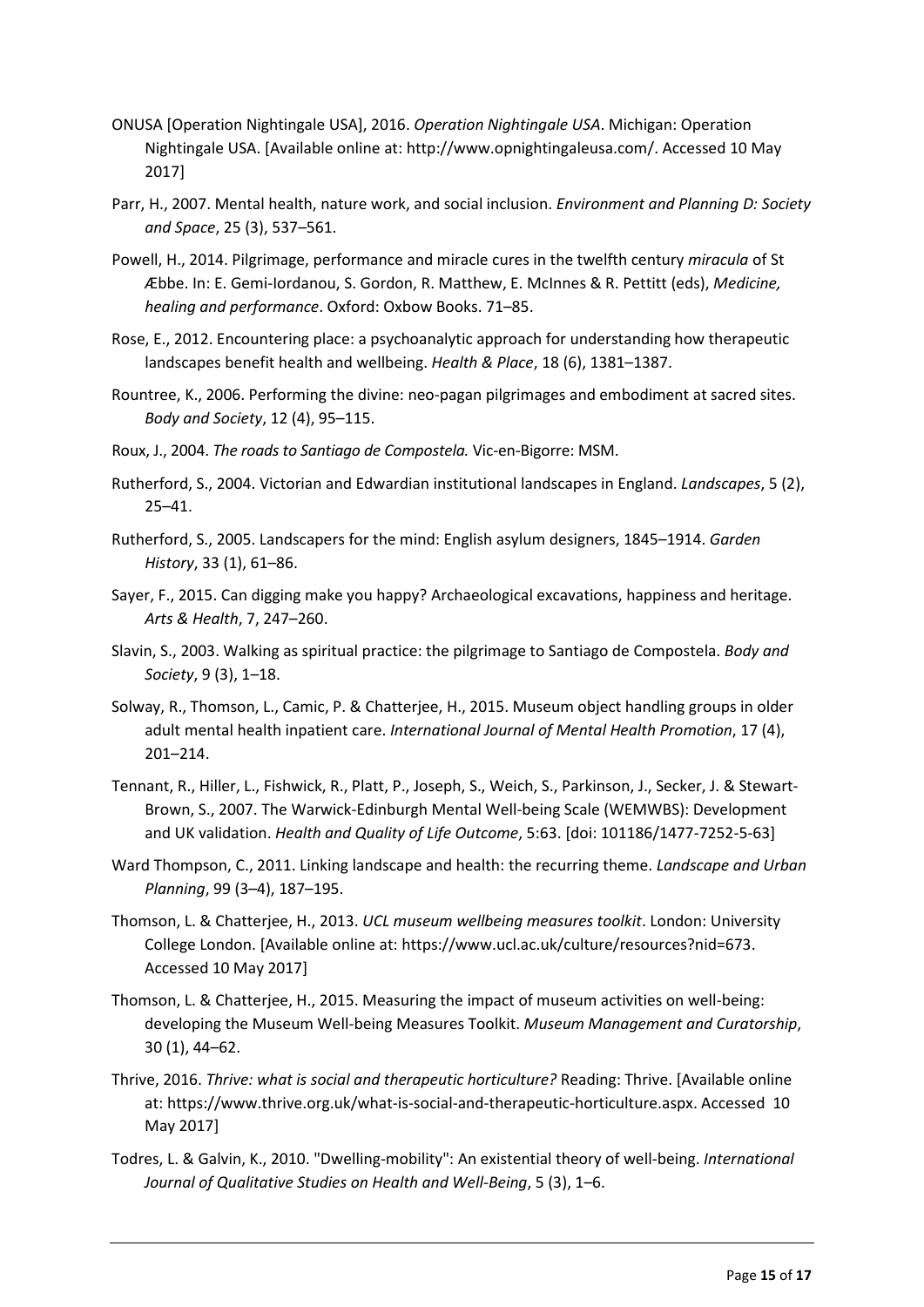- Todres, L., Galvin, K. & Holloway, I., 2009. The humanization of healthcare: a value framework for qualitative research*. International Journal of Qualitative Studies on Health and Well-Being*, 4 (2), 1–10.
- Ulrich, R., 1984. View through a window may influence recovery from surgery. *Science*, 224 (4647), 420–421.
- Ulrich, R., Simons, R., Losito, B., Fiorito, E., Miles, M. & Zelson, M., 1991. Stress recovery during exposure to natural and urban environments. *Journal of Environmental Psychology*, 11 (3), 201– 230.
- University of Glasgow, 2015. *Archaeologists and veterans to explore what lies beneath Waterloo Battlefield, 200 years on*. Glasgow: University of Glasgow. [Available online at: http://www.gla.ac.uk/news/headline\_392886\_en.html. Accessed 10 May 2017]
- University of Leicester, 2014. *Military operations on the archaeological front*. Leicester: University of Leicester. [Available from: http://www2.le.ac.uk/offices/press/pressreleases/2014/may/military-operations-on-the-archaeological-front. Accessed 10 May 2017]
- Wessex Archaeology, 2016. *Operation Nightingale*. Salisbury: Wessex Archaeology Ltd. [Available online at: http://www.wessexarch.co.uk/OperationNightingale. Accessed 10 May 2017]
- Williams, A. (ed), 2007. *Therapeutic landscapes*. Aldershot: Ashgate Publishing.
- WEA [Workers' Educational Association], 2016a. *Digability: About the project*. Leeds: Workers' Educational Association Yorkshire and Humber Regional Office. [Available online at: https://digability.wordpress.com/about/about-the-project/ Accessed 10 May 2017]
- WEA [Workers' Educational Association], 2016b. *Digability: Stated aims of the project*. Leeds: Workers' Educational Association Yorkshire and Humber Regional Office. [Available online at: https://digability.wordpress.com/about/stated-aims-of-the-project/ Accessed 10 May 2017].